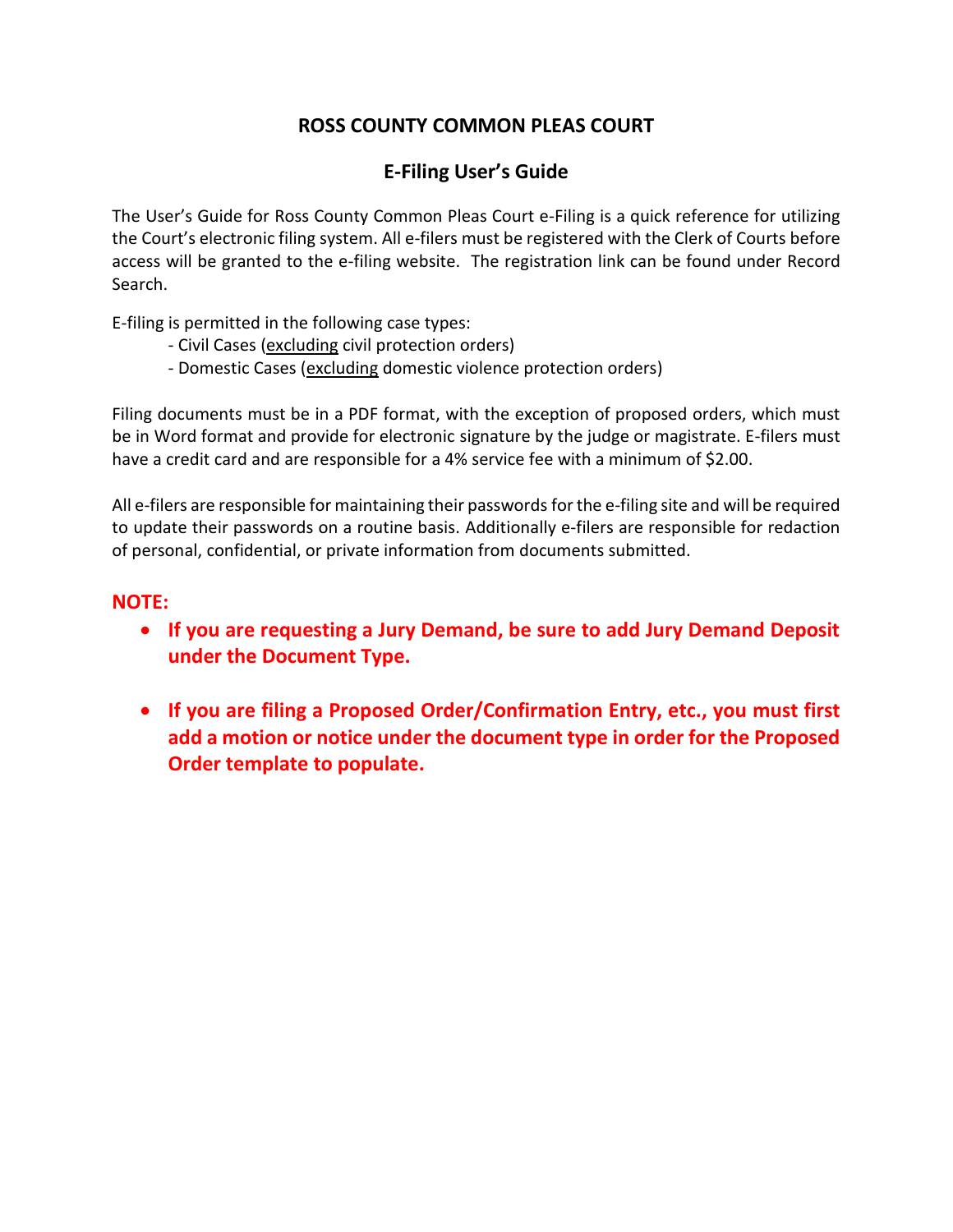# **e-Filing with Ross County Common Pleas Court**

Logon to the e-Filing:

| CourtVIEW |                                                       |  |
|-----------|-------------------------------------------------------|--|
| Login     |                                                       |  |
|           | Username *<br>Password *<br>Login<br>Forgot Password? |  |

### **NEW CASE PROCEDURES:**

| <b>CourtVIEW</b><br>JUSTICE SOLUTIONS<br><b>My Filings</b>                                                                                                                                                                                                                                                                   | ori Moore Home Search eFile Orders Cases Manage<br>Create New Case Request   Create Subsequent Filing | $\sim$ 8<br><b>Case Number</b>                                                                                 |                                                                                                                 |                                                 |                  | $\boxtimes$ (4) | Log off <b>in</b> |
|------------------------------------------------------------------------------------------------------------------------------------------------------------------------------------------------------------------------------------------------------------------------------------------------------------------------------|-------------------------------------------------------------------------------------------------------|----------------------------------------------------------------------------------------------------------------|-----------------------------------------------------------------------------------------------------------------|-------------------------------------------------|------------------|-----------------|-------------------|
| <b>Filing Status</b><br>$\nabla$ Draft<br>$\sqrt{\phantom{a}}$ Submitted<br>$\sqrt{\phantom{a}}$ Reviewing<br>$\sqrt{\phantom{a}}$ Rejected<br>$\sqrt{\phantom{a}}$ Resubmitted<br>$\sqrt{\phantom{a}}$ Accepted<br>$\begin{tabular}{ c c } \hline & \text{Filed "Time} \\ \hline \text{Stamped"} \end{tabular}$<br>[Search] | <b>Filing Type</b><br>New Case Request<br>Subsequent Filing                                           | eFile ID<br><b>Case Number</b><br>Case Title<br>Reference Tags<br>Rows per page 30<br>$\vert \mathbf{v} \vert$ | Last Modified Begin Date<br><b>Last Modified End Date</b><br><b>Filing Begin Date</b><br><b>Filing End Date</b> | MMddyyyy<br>MM/dd/yyy<br>MM/dd/yyy<br>MM/dd/yyy |                  |                 |                   |
| Showing 0 to 0 of 0<br>eFile ID<br>No Filings found                                                                                                                                                                                                                                                                          | <b>Filing Type</b>                                                                                    | <b>Case Number</b>                                                                                             | Case Title                                                                                                      | <b>Filing Status</b>                            | <b>File Date</b> | ۰               | Cost              |

# **Select: Create New Case**

- **1. Enter Attorney Bar Number**
- **2: Select a Case Type from the drop down list**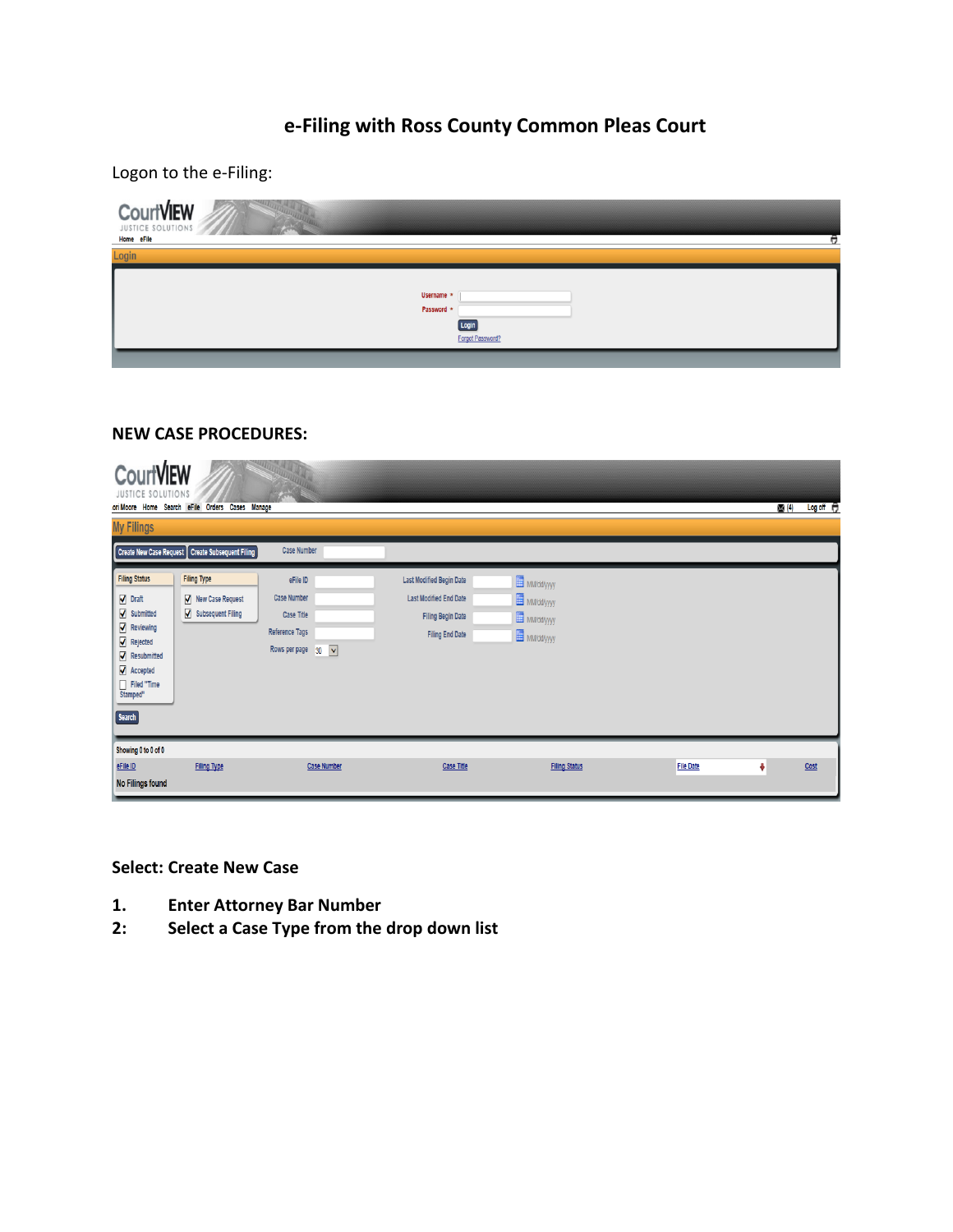| <b>CourtVIEW</b><br>JUSTICE SOLUTIONS<br>Lori Moore Home Search eFile Orders Cases Manage |                                   |              |                          |                | $\boxtimes$ (4)<br>Log o |
|-------------------------------------------------------------------------------------------|-----------------------------------|--------------|--------------------------|----------------|--------------------------|
| <b>New Case Request</b>                                                                   |                                   |              |                          |                |                          |
| Filer Lori Moore<br>Status Draft                                                          | Attorney Bar No<br>Reference Tags |              |                          |                |                          |
| Site * COMMON PLEAS COURT<br>Case Type * CIVIL<br>Initiating Action *<br>Choose One       |                                   |              | ▮◡▏                      |                |                          |
| Parties                                                                                   |                                   |              |                          |                |                          |
| Party 1                                                                                   |                                   |              |                          |                |                          |
| Party Type *                                                                              | $\overline{\mathbf{v}}$           | Address Type | $\vert \mathbf{v} \vert$ | Phone Type     | $\vert \mathbf{v} \vert$ |
| Rep by Atty  <br>On Behalf Of  <br>Last Name *                                            |                                   | Address      |                          | Phone<br>Email |                          |
| First Name *                                                                              |                                   | City         |                          |                |                          |
| Middle Name                                                                               |                                   | <b>State</b> | $\blacktriangledown$     |                |                          |
| <b>Suffix</b><br>Company $*$                                                              | $\overline{\mathsf{v}}$           | Zip          |                          |                |                          |

**Select the Action to be filed**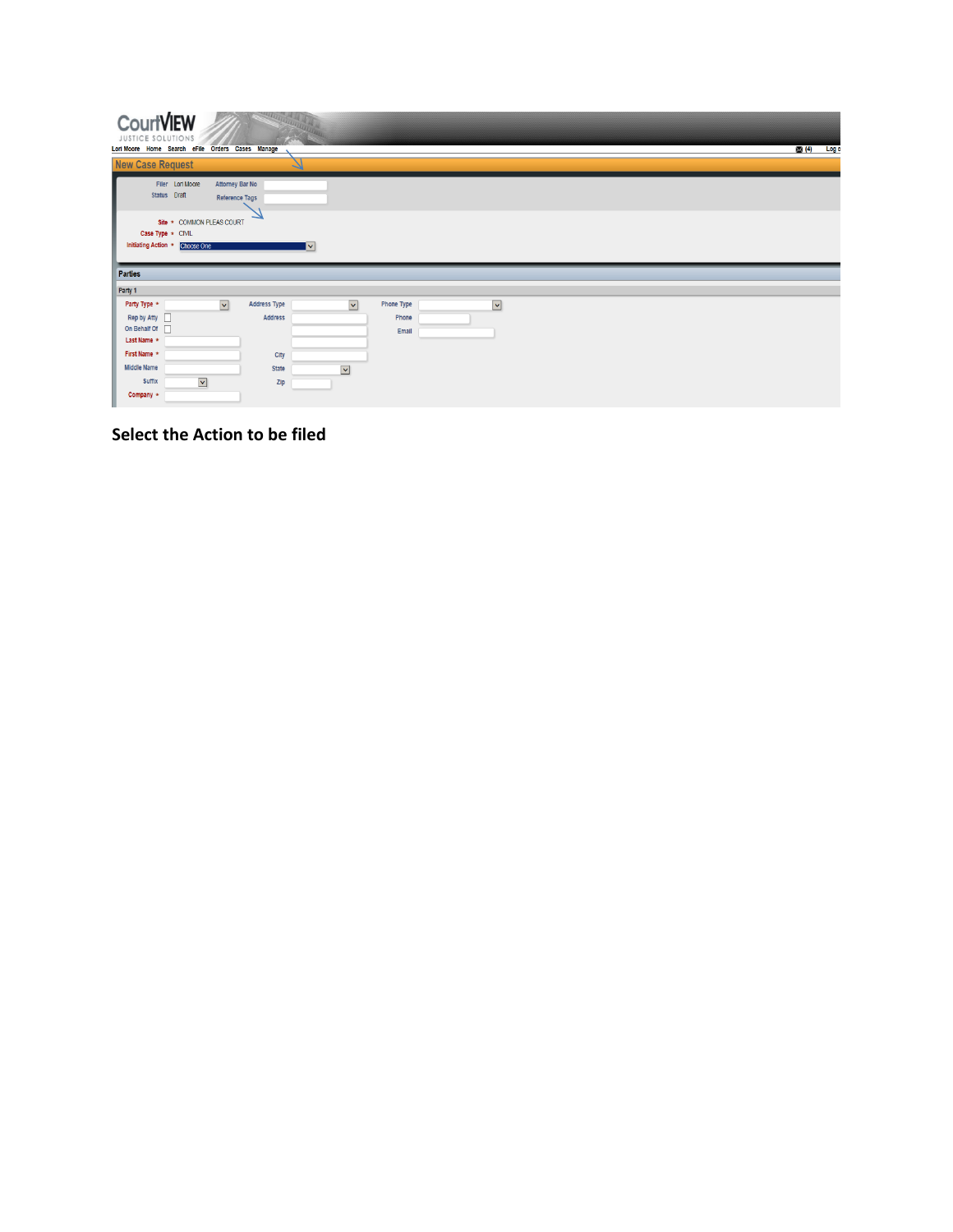#### PARTY ENTRIES:

| <b>CourtVIEW</b><br><b>JUSTICE SOLUTIONS</b><br>Lori Moore Home Search eFile Orders Cases Manage           | $\mathbf{M}$ (4)<br>Log off |
|------------------------------------------------------------------------------------------------------------|-----------------------------|
| <b>New Case Request</b>                                                                                    |                             |
| Filer Lori Moore<br><b>Attorney Bar No</b><br>Status Draft<br>Reference Tags                               |                             |
| Site * COMMON PLEAS COURT<br>Case Type * CIVIL<br>Initiating Action * FORECLOSURE \$600.00<br>$\checkmark$ |                             |
| Parties                                                                                                    |                             |
| Party 1                                                                                                    |                             |
| Party Type * Plaintiff<br>$\vert$ $\vert$<br>Address Type DEFAULT ADDRESS V<br>Phone Type DEFAULT PHONE    | $\overline{\mathbf{r}}$     |
| Rep by Atty $\boxed{\blacktriangle}$<br>Address<br>Phone                                                   |                             |
| On Behalf Of  <br>Email<br>Last Name *                                                                     |                             |
| First Name *<br>City                                                                                       |                             |
| <b>Middle Name</b><br>$\blacktriangledown$<br>State                                                        |                             |
| $\overline{\mathbf{v}}$<br>Suffix<br>Zip                                                                   |                             |
| Company *                                                                                                  |                             |
| <b>Affiliation/Alias</b>                                                                                   |                             |
|                                                                                                            |                             |
| <b>Add Affiliation/Alias</b>                                                                               |                             |
|                                                                                                            | Delete                      |

- 1. Represented by Attorney (Check if applicable)
- 2. Select Party type (Plaintiff or Defendant)
- 3. Enter Party information
- 4. Enter Party address information (use only default address for type)

Please enter the Party information in the simplest form with the least punctuation.

Example: JOHN Q PUBLIC (Not Mr. John Q. Public) OLLIE O'CONNER MACK A MCDONALD JR DONNIE DELONG JONES TRUSS COMPANY LTD (not Jones Truss, Co. Ltd.) 976 EDGEWOOD DR (use postal 2 letter abbreviations: Av Ct Ln Rd St Tr etc)

#### DEFENDANT ENTRY:

| <b>CourtVIEW</b><br><b>JUSTICE SOLUTIONS</b>     |                                |                      |       |                                                  |                               |
|--------------------------------------------------|--------------------------------|----------------------|-------|--------------------------------------------------|-------------------------------|
| Lori Moore Home Search eFile Orders Cases Manage |                                |                      |       | $\mathbb{Z}$ (4)                                 | Log off <b>th</b><br>Delete ] |
|                                                  |                                |                      |       |                                                  |                               |
| Party 2                                          |                                |                      |       |                                                  |                               |
| $\vert$ $\vert$<br>Party Type * Defendant        | Address Type DEFAULT ADDRESS V |                      |       | $\blacktriangledown$<br>Phone Type DEFAULT PHONE |                               |
| Rep by Atty                                      | Address                        |                      | Phone |                                                  |                               |
| On Behalf Of                                     |                                |                      | Email |                                                  |                               |
| Last Name *                                      |                                |                      |       |                                                  |                               |
| First Name *                                     | City                           |                      |       |                                                  |                               |
| Middle Name                                      | State                          | $\blacktriangledown$ |       |                                                  |                               |
| Suffix<br>$\checkmark$                           | Zip                            |                      |       |                                                  |                               |
| Company *                                        |                                |                      |       |                                                  |                               |
| <b>Affiliation/Alias</b>                         |                                |                      |       |                                                  |                               |
| Add Affiliation/Alias                            |                                |                      |       |                                                  |                               |
|                                                  |                                |                      |       |                                                  |                               |
|                                                  |                                |                      |       |                                                  | <b>Delete</b>                 |

- 1. Represented by Attorney (Check if applicable)
- 2. Select Party Type (Defendant)
- 3. Enter Party Information
- 4. Enter Party Address Information (use only Default Address for Type)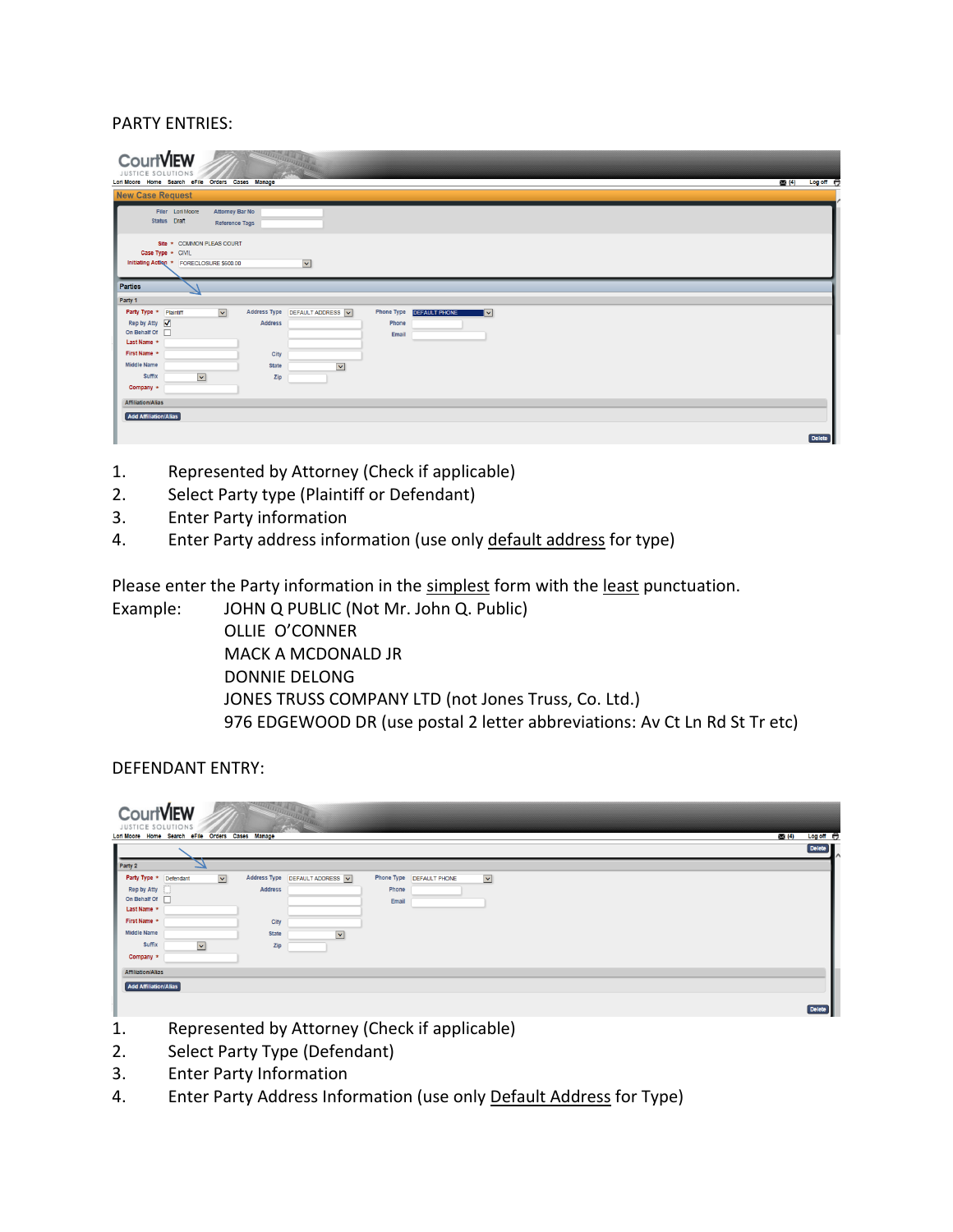5. Enter phone information (use Default as Type)

### DOCUMENT ENTRY:

| <b>Documents</b>                 |                                                         |                      |                          |                               |          |
|----------------------------------|---------------------------------------------------------|----------------------|--------------------------|-------------------------------|----------|
| Document 1                       |                                                         |                      |                          |                               |          |
|                                  | Document Type * CIVIL COMPLAINT FILED                   | $\blacktriangledown$ | <b>Attachments</b>       |                               |          |
| Filing Fee \$158.00              |                                                         |                      | File Name                | Page Count Date Uploaded      |          |
| Page Count 10                    |                                                         |                      | foreclosures.pdf         | 10 06/20/2016 02:44 PM Delete |          |
| <b>Document Note</b>             |                                                         | Λ                    | <b>Upload Attachment</b> | (PDF 10048 KB max)<br>Browse  |          |
|                                  |                                                         | $\checkmark$         |                          |                               |          |
|                                  |                                                         |                      |                          |                               | Delete   |
|                                  |                                                         |                      |                          |                               |          |
| Add Document                     |                                                         |                      |                          |                               |          |
| <b>Filing Note</b>               |                                                         |                      |                          |                               |          |
|                                  | Use this area for any additional notes or instructions. |                      |                          |                               | $\wedge$ |
|                                  |                                                         |                      |                          |                               | $\vee$   |
|                                  |                                                         |                      |                          |                               |          |
|                                  |                                                         |                      |                          |                               |          |
| <b>Convenience Fee</b>           | \$31.58 4%                                              |                      |                          |                               |          |
| <b>Action Costs</b>              | \$600.00                                                |                      |                          |                               |          |
| <b>Document Fee</b>              | \$158.00                                                |                      |                          |                               |          |
| Total                            | \$789.58                                                |                      |                          |                               |          |
| Paid                             | \$.00                                                   |                      |                          |                               |          |
| Owed                             | \$789.58                                                |                      |                          |                               |          |
| Cancel Save Continue with Filing |                                                         |                      |                          |                               |          |
|                                  |                                                         |                      |                          |                               |          |

- 1. Select: e-File Document
- 2. Click on Browse and select your PDF document. Review Costs and Fees – Add Filing Notes (optional)
- 3. Cancel Save Continue with Filing
	- a. Cancel (Clears all)
	- b. Save (Saves all entries as: Draft)
	- c. Continue with Filing Filing will be saved as Draft and filer can enter next filing or submit all filings to the court. Payment is required to submit the filings.

## ADD TO CART:

This will allow you to Save and go to the next filing.

# Return | Modify | Add to Cart

## SUBMIT FILINGS:

This will allow you to Check Out. All filings submitted will be totaled and ready for payment. You can remove a filing at this point if necessary.